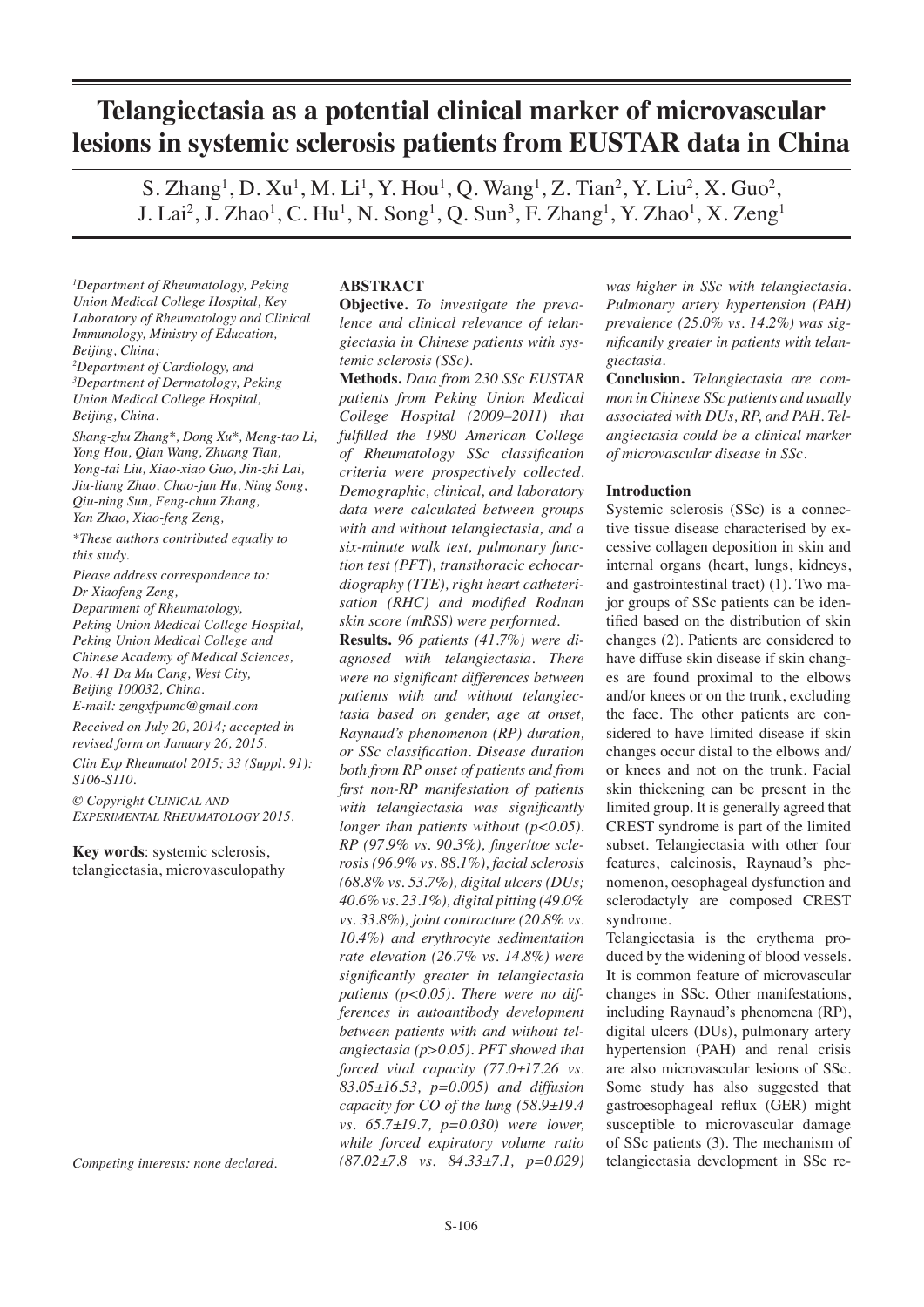mains unknown, although it is possible they result from abnormal circulation in affected tissues. Moreover, telangiectasia could be a potential clinical biomarker of systemic vascular lesions and abnormal vascular remodelling of SSc (4). However, there are no reports of epidemiological or other characteristics of telangiectasia in Chinese SSc patients.

It is well known that some microvascular lesions, including PAH and renal crisis, are the main causes of death in SSc patients. It is a remarkable problem for us to recognise early. Therefore, we aimed to prospectively investigate the prevalence and clinical features of SSc patients with telangiectasia in China.

## **Materials and methods**

#### *Patients*

Data from 230 SSc patients were prospectively collected from the European League Against Rheumatism Scleroderma Trial and Research Group (EU-STAR) database of Peking Union Medical College Hospital (Beijing, China) from February 2009 to December 2011. All patients fulfilled the classification criteria for SSc proposed by the 1980 American College of Rheumatology (5). This study was approved by the medical ethics committee of Peking Union Medical College Hospital (Beijing, China) and ethics committee of EUSTAR (6, 7). Telangiectasia was clinically defined as macroscopically visible dilated capillaries or venules occurring in the skin. They are vascular lesions composed of vasodilated postcapillary venules without evidence of neovascularisation or inflammation (8, 9). Any clinically visible telangiectasia on the face, limbs, chest, or abdomen was recorded by at least two rheumatologists. Our data were recorded from the weekly clinic for scleroderma, which was conducted by a senior and a junior rheumatologist. The junior rheumatologist recorded the clinical symptoms and physical examination of each patient, which were then confirmed by the senior rheumatologist. According to the 1980 ACR SSc criteria, only the limited and diffused skin disease patients were enrolled, patients overloaded other CTD, such as systemic lupus erythematosus and rheumatoid arthritis were excluded. RP duration was defined as the mean duration from RP to non-RP manifestation onset. Datas of disease duration from RP onset and from first non-RP manifestation were collected as well. DUs were defined as denuded areas with defined borders and loss of epithelialisation, epidermis, and dermis. Joint contractures were recognised as the loss of joint motion or high resistance to passive stretch. In SSc, joint contractures can be due to fibrosis of the tissue supporting the muscles or joints, such as tendons and ligaments, or the muscles themselves. Myositis was defined as creatine kinase elevation and/or myogenic damage by electromyogram. Sclerodactyly means thickening of the skin of the digits of the hands and feet. Digital pitting was defined as pinhole-sized digital concave depressions with hyperkeratosis. Erythrocyte sedimentation rate (ESR) elevation was defined as ESR >30 mm/h. PAH was defined as pulmonary artery systolic pressure (PASP)  $\geq$ 40 mmHg at rest as estimated by transthoracic echocardiography (TTE) (10) and/or mean PASP ≥25 mmHg with a wedge pressure <15 mmHg via right-heart catheterisation (RHC). Interstitial lung disease (ILD) was evaluated by chest computerised tomography.

Demographics, symptoms, and signs were collected from all patients. Laboratory findings including ESR, C-reactive protein, immunoglobulin, complements, and autoantibody measurements were calculated, as well. Complements included C3, C4 and CH50. Autoantibody included antinuclear antibody (ANA), anti-dsDNA antibody, anti-Sm antibody, anti-U1RNP antibody, anti-SSA antibody, anti-SSB antibody, anti-Scl-70 antibody and anti-centromere antibody (ACA). Relative examinations included a six minute walk test, pulmonary function test, TTE and modified Rodnan skin score (mRSS).

## *Statistical analysis*

SPSS software version 17.0 was used for data analysis. Continuous variables (mean±SD) were determined using the non-parametric test, and categorical variables were determined using the

Pearson chi-square test. A *p*<0.05 was considered statistically significant.

## **Results**

## *Demographic data*

96 patients (41.7%) had telangiectasia out of 230 patients analysed. The majority of patients were women (89.6%) out of 230 patients analysed. The mean age of SSc onset was 42.2±14.6 years. Disease duration from RP onset of patients with telangiectasia was significant longer than patients without (98.5±78.7ms *vs*. 72.3±85.8ms *p*=0.020). Disease duration from first non-RP manifestation of patients with telangiectasia was also significant longer than patients without (86.5±72.8ms *vs.* 60.6±85.5ms *p*=0.018). Among the 230 patients, 57.9% had limited skin disease and 42.1% had diffused skin disease. There was no significant difference between patients with and without telangiectasia based on gender, age of onset, RP duration or SSc classification.

#### *Clinical manifestations*

The clinical characteristics between SSc with and without telangiectasia were compared. The presence of RP (*p*=0.041), finger/toe sclerosis (*p*=0.017), face sclerosis (*p*=0.022), DUs (*p*=0.004), joint contracture  $(p=0.029)$ , and digital pitting (*p*=0.021) occurred significantly more frequently in patients with telangiectasia. However, no significant differences were found with other clinical features (Table I).

## *Laboratory findings*

The prevalence of ESR elevation (26.7% *vs.* 14.8%) and C3 decrease (7.5% *vs.* 1.0%) was significantly greater in patients with telangiectasia than in those without. There were no significant differences in autoantibodies between patients with and without telangiectasia (*p*>0.05). Pulmonary function test showed that forced vital capacity (FVC%; 76.5±17.3 *vs.*  83.4±16.7, *p*=0.005) and diffusion capacity for carbon monoxide of the lung (DLCO%; 58.9±19.4 *vs.* 65.7±19.7, *p*=0.030) were lower, while forced expiratory volume ratio (87.02±7.8 *vs.* 84.33±7.1, *p*=0.029) was higher in SSc patients with telangiectasia than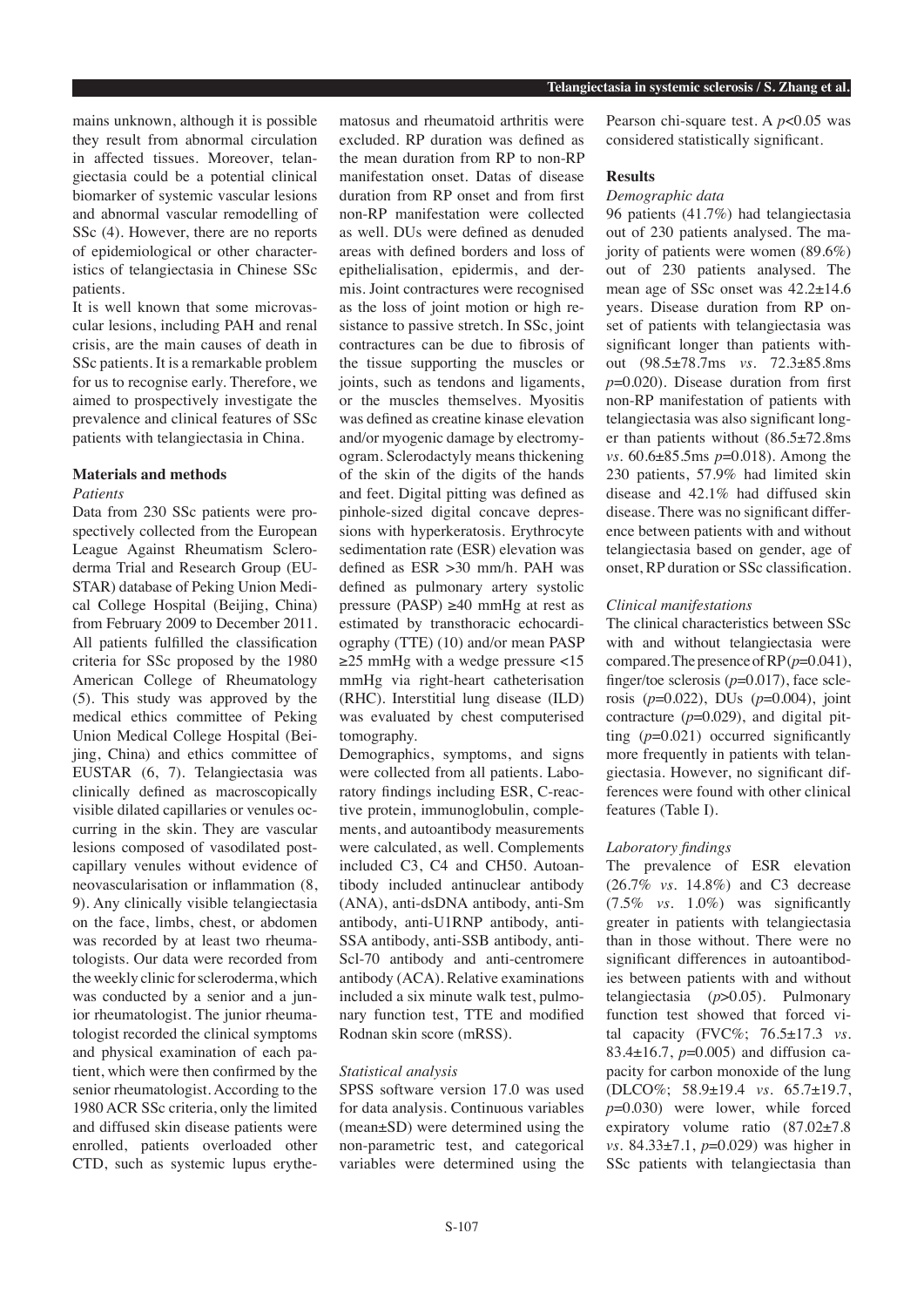#### **Telangiectasia in systemic sclerosis / S. Zhang et al.**

**Table I.** Comparison of demographic data and clinical manifestations between SSc patients with and without telangiectasia.

| $42.2 \pm 12.8$<br>1.000<br>Age at onset (years)<br>$42.2 \pm 16.5$<br>Gender (F/M)<br>117/17<br>88/8<br>0.296<br>RP duration (months)<br>$11.7 \pm 62.9$<br>$11.9 \pm 63.7$<br>0.974<br>Disease duration from RP onset (months)<br>$72.3 \pm 85.8$<br>$98.5 \pm 78.7$<br>0.020<br>Disease duration from first non-RP<br>$60.6 + 85.5$<br>$86.5 + 72.8$<br>0.018<br>manifestation (months)<br>SSc subsets (d/l)<br>37/50<br>53/74<br>0.908<br>Skin involvement<br>Digital ulcers<br>0.004<br>31 $(23.1\%)$<br>39 (40.6%)<br>Finger/toe sclerosis<br>118 $(88.1\%)$<br>93 (96.9%)<br>0.017<br>Face skin sclerosis<br>72 (53.7%)<br>66 (68.8%)<br>0.022<br>Digital pitting<br>45 (33.8%)<br>47 (49.0%)<br>0.021<br>121 (90.3%)<br>94 (97.9%)<br>RP<br>0.031<br>Joint and muscle<br><b>Arthritis</b><br>0.125<br>52 (38.8%)<br>47 (49.0%)<br>0.029<br>14 $(10.4\%)$<br>20 (20.8%)<br>Joint contracture<br>43 (36.7%)<br>41 $(26.8\%)$<br>0.080<br><b>Myositis</b><br>Respiratory system<br><b>ILD</b><br>95 (70.9%)<br>0.609<br>$71(74.0\%)$<br><b>PAH</b><br>19 (14.2%)<br>24 (25%)<br>0.038<br>Pericardial effusion<br>$15(11.1\%)$<br>7(7.7%)<br>0.345<br>Diastolic dysfunction<br>$10(7.8\%)$<br>$12(12.8\%)$<br>0.117 | Without<br>Telangiectasia<br>$(n=134)$ | With<br>Telangiectasia<br>$(n=96)$ | $p$ -value |
|-------------------------------------------------------------------------------------------------------------------------------------------------------------------------------------------------------------------------------------------------------------------------------------------------------------------------------------------------------------------------------------------------------------------------------------------------------------------------------------------------------------------------------------------------------------------------------------------------------------------------------------------------------------------------------------------------------------------------------------------------------------------------------------------------------------------------------------------------------------------------------------------------------------------------------------------------------------------------------------------------------------------------------------------------------------------------------------------------------------------------------------------------------------------------------------------------------------------------|----------------------------------------|------------------------------------|------------|
|                                                                                                                                                                                                                                                                                                                                                                                                                                                                                                                                                                                                                                                                                                                                                                                                                                                                                                                                                                                                                                                                                                                                                                                                                         |                                        |                                    |            |
|                                                                                                                                                                                                                                                                                                                                                                                                                                                                                                                                                                                                                                                                                                                                                                                                                                                                                                                                                                                                                                                                                                                                                                                                                         |                                        |                                    |            |
|                                                                                                                                                                                                                                                                                                                                                                                                                                                                                                                                                                                                                                                                                                                                                                                                                                                                                                                                                                                                                                                                                                                                                                                                                         |                                        |                                    |            |
|                                                                                                                                                                                                                                                                                                                                                                                                                                                                                                                                                                                                                                                                                                                                                                                                                                                                                                                                                                                                                                                                                                                                                                                                                         |                                        |                                    |            |
|                                                                                                                                                                                                                                                                                                                                                                                                                                                                                                                                                                                                                                                                                                                                                                                                                                                                                                                                                                                                                                                                                                                                                                                                                         |                                        |                                    |            |
|                                                                                                                                                                                                                                                                                                                                                                                                                                                                                                                                                                                                                                                                                                                                                                                                                                                                                                                                                                                                                                                                                                                                                                                                                         |                                        |                                    |            |
|                                                                                                                                                                                                                                                                                                                                                                                                                                                                                                                                                                                                                                                                                                                                                                                                                                                                                                                                                                                                                                                                                                                                                                                                                         |                                        |                                    |            |
|                                                                                                                                                                                                                                                                                                                                                                                                                                                                                                                                                                                                                                                                                                                                                                                                                                                                                                                                                                                                                                                                                                                                                                                                                         |                                        |                                    |            |
|                                                                                                                                                                                                                                                                                                                                                                                                                                                                                                                                                                                                                                                                                                                                                                                                                                                                                                                                                                                                                                                                                                                                                                                                                         |                                        |                                    |            |
|                                                                                                                                                                                                                                                                                                                                                                                                                                                                                                                                                                                                                                                                                                                                                                                                                                                                                                                                                                                                                                                                                                                                                                                                                         |                                        |                                    |            |
|                                                                                                                                                                                                                                                                                                                                                                                                                                                                                                                                                                                                                                                                                                                                                                                                                                                                                                                                                                                                                                                                                                                                                                                                                         |                                        |                                    |            |
|                                                                                                                                                                                                                                                                                                                                                                                                                                                                                                                                                                                                                                                                                                                                                                                                                                                                                                                                                                                                                                                                                                                                                                                                                         |                                        |                                    |            |
|                                                                                                                                                                                                                                                                                                                                                                                                                                                                                                                                                                                                                                                                                                                                                                                                                                                                                                                                                                                                                                                                                                                                                                                                                         |                                        |                                    |            |
|                                                                                                                                                                                                                                                                                                                                                                                                                                                                                                                                                                                                                                                                                                                                                                                                                                                                                                                                                                                                                                                                                                                                                                                                                         |                                        |                                    |            |
|                                                                                                                                                                                                                                                                                                                                                                                                                                                                                                                                                                                                                                                                                                                                                                                                                                                                                                                                                                                                                                                                                                                                                                                                                         |                                        |                                    |            |
|                                                                                                                                                                                                                                                                                                                                                                                                                                                                                                                                                                                                                                                                                                                                                                                                                                                                                                                                                                                                                                                                                                                                                                                                                         |                                        |                                    |            |
|                                                                                                                                                                                                                                                                                                                                                                                                                                                                                                                                                                                                                                                                                                                                                                                                                                                                                                                                                                                                                                                                                                                                                                                                                         |                                        |                                    |            |
|                                                                                                                                                                                                                                                                                                                                                                                                                                                                                                                                                                                                                                                                                                                                                                                                                                                                                                                                                                                                                                                                                                                                                                                                                         |                                        |                                    |            |
|                                                                                                                                                                                                                                                                                                                                                                                                                                                                                                                                                                                                                                                                                                                                                                                                                                                                                                                                                                                                                                                                                                                                                                                                                         |                                        |                                    |            |
|                                                                                                                                                                                                                                                                                                                                                                                                                                                                                                                                                                                                                                                                                                                                                                                                                                                                                                                                                                                                                                                                                                                                                                                                                         |                                        |                                    |            |
|                                                                                                                                                                                                                                                                                                                                                                                                                                                                                                                                                                                                                                                                                                                                                                                                                                                                                                                                                                                                                                                                                                                                                                                                                         |                                        |                                    |            |
| Decrease LVEF<br>2(2%)<br>0.107<br>0(0)                                                                                                                                                                                                                                                                                                                                                                                                                                                                                                                                                                                                                                                                                                                                                                                                                                                                                                                                                                                                                                                                                                                                                                                 |                                        |                                    |            |
| GI system                                                                                                                                                                                                                                                                                                                                                                                                                                                                                                                                                                                                                                                                                                                                                                                                                                                                                                                                                                                                                                                                                                                                                                                                               |                                        |                                    |            |
| Acid reflex<br>44 (45.8%)<br>0.341<br>53 (40.0%)                                                                                                                                                                                                                                                                                                                                                                                                                                                                                                                                                                                                                                                                                                                                                                                                                                                                                                                                                                                                                                                                                                                                                                        |                                        |                                    |            |
| Diarrhoea<br>0.129<br>$23(15.0\%)$<br>26 (22.2%)                                                                                                                                                                                                                                                                                                                                                                                                                                                                                                                                                                                                                                                                                                                                                                                                                                                                                                                                                                                                                                                                                                                                                                        |                                        |                                    |            |
| 50 (32.7%)<br>41 (35.0%)<br>Dysphagia<br>0.684                                                                                                                                                                                                                                                                                                                                                                                                                                                                                                                                                                                                                                                                                                                                                                                                                                                                                                                                                                                                                                                                                                                                                                          |                                        |                                    |            |

F: Female; M: Male; d: diffuse skin disease; l: limited skin disease; RP: Raynaud's phenomenon; ILD: interstitial lung disease; PAH: pulmonary arterial hypertension; LVEF: left ventricular ejection factor; GI: gastrointestinal.

**Table II.** Comparison of laboratory findings between SSc patients with and without telangiectasia.

|                              | Without                     | With                       | $p$ -value |  |  |
|------------------------------|-----------------------------|----------------------------|------------|--|--|
|                              | Telangiectasia<br>$(n=134)$ | Telangiectasia<br>$(n=96)$ |            |  |  |
|                              |                             |                            |            |  |  |
|                              |                             |                            |            |  |  |
| ESR elevation $(>30$ mm/h)   | 18/122 (14.8%)              | 23/86 (26.7%)              | 0.032      |  |  |
| IgG elevation $(>17g/l)$     | 38/121 (31.4%)              | 35/82 (42.7%)              | 0.100      |  |  |
| Decrease CH50 (<25U/ml)      | $5/99$ $(5.1\%)$            | $1/71(1.4\%)$              | 0.219      |  |  |
| Decrease $C4$ (< $0.12g/l$ ) | $6/97(6.2\%)$               | $4/65$ $(6.2\%)$           | 0.502      |  |  |
| Decrease $C3$ ( $<0.6g/1$ )  | $1/102$ $(1.0\%)$           | $5/67$ $(7.5\%)$           | 0.033      |  |  |
| Anti-centromere $(+)$        | 19 $(14.1\%)$               | $12(12.5\%)$               | 0.713      |  |  |
| Anti-SCL-70 $(+)$            | 61 $(45.5\%)$               | 38 (39.6%)                 | 0.370      |  |  |
| 6MWT                         | $488.0 + 106.2$             | $467.9 + 99.9$             | 0.201      |  |  |
| mRSS                         | $7.37 + 7.45$               | $8.73 + 7.91$              | 0.186      |  |  |
| Pulmonary function test      |                             |                            |            |  |  |
| $FVC$ $(\%)$                 | $83.4 + 16.7$               | $76.5 + 17.3$              | 0.005      |  |  |
| FEV1/FVC                     | $84.33 \pm 7.09$            | $87.02 + 7.82$             | 0.029      |  |  |
| TLC(L)                       | $4.45 + 1.09$               | $4.19 + 1.09$              | 0.112      |  |  |
| DICO (%)                     | $65.7 \pm 19.7$             | $58.9 \pm 19.4$            | 0.030      |  |  |
| FVC%/DLCO%                   | $1.34 + 0.38$               | $1.43 + 0.48$              | 0.208      |  |  |
|                              |                             |                            |            |  |  |

ESR: erythrocyte sedimentation rate; 6MWT: 6-minute walk test; mRSS: modified Rodnan skin score; PFT: pulmonary function test; FVC: forced vital capacity; FEV1: forced expiratory volume for the first minute; TLC: Total lung capacity; DLCO: diffusion capacity for carbon monoxide of the lung.

in those without. Moreover, there was significantly more PAH in patients with telangiectasia compared to those without  $(p=0.038)$  and no significant differences in CT scan for ILD, mRSS and the six-minute walk test (Table II). Among 230 patients, 21 patients underwent RHC, of which 17 was found PAH.

#### **Discussion**

Telangiectasia is a common feature of microvascular changes in SSc. To our knowledge, this is the first study investigating the characteristics of Chinese SSc patients with telangiectasia. Previously, two Japanese studies of 33 and 211 SSc patients reported the prevalence of telangiectasia in SSc patients to be  $39.4\%$  and  $56\%$ , respectively  $(11,$ 12). Similar to the Japanese study, we found that telangiectasia was prevalent in 41.7% of Chinese patients with SSc. In addition, we also found no significant differences between patients with and without telangiectasia based on gender, age at onset, or RP duration, as with the Japanese study (12). We got the results that patients with telangiectasia had longer disease duration both from RP onset and from first non-RP manifestation. It suggested that SSc patients with longer disease duration might have more chances to get telangiectasia.

CREST syndrome is a subtype of limited scleroderma. Although most previous studies found an increased telangiectasia frequency in the limited SSc subset, several studies showed that telangiectasias are equally frequent in both forms of the disease (13, 14). Our results showed no significant difference in different SSc subtypes. In addition, while telangiectasia can be found in both subtypes of SSc, patients with telangiectasia were more likely to have sclerodactyly, although their mRSS was not higher.

It is now recognised that microvascular dysfunction plays a fundamental role in the pathogenesis and associated tissue injury in SSc. Microvascular lesions represent pathogenic manifestations in SSc, including telangiectasia, RP, DUs, renal crisis and PAH (15). Based on our results, significant correlations were found between telangiectasia with RP,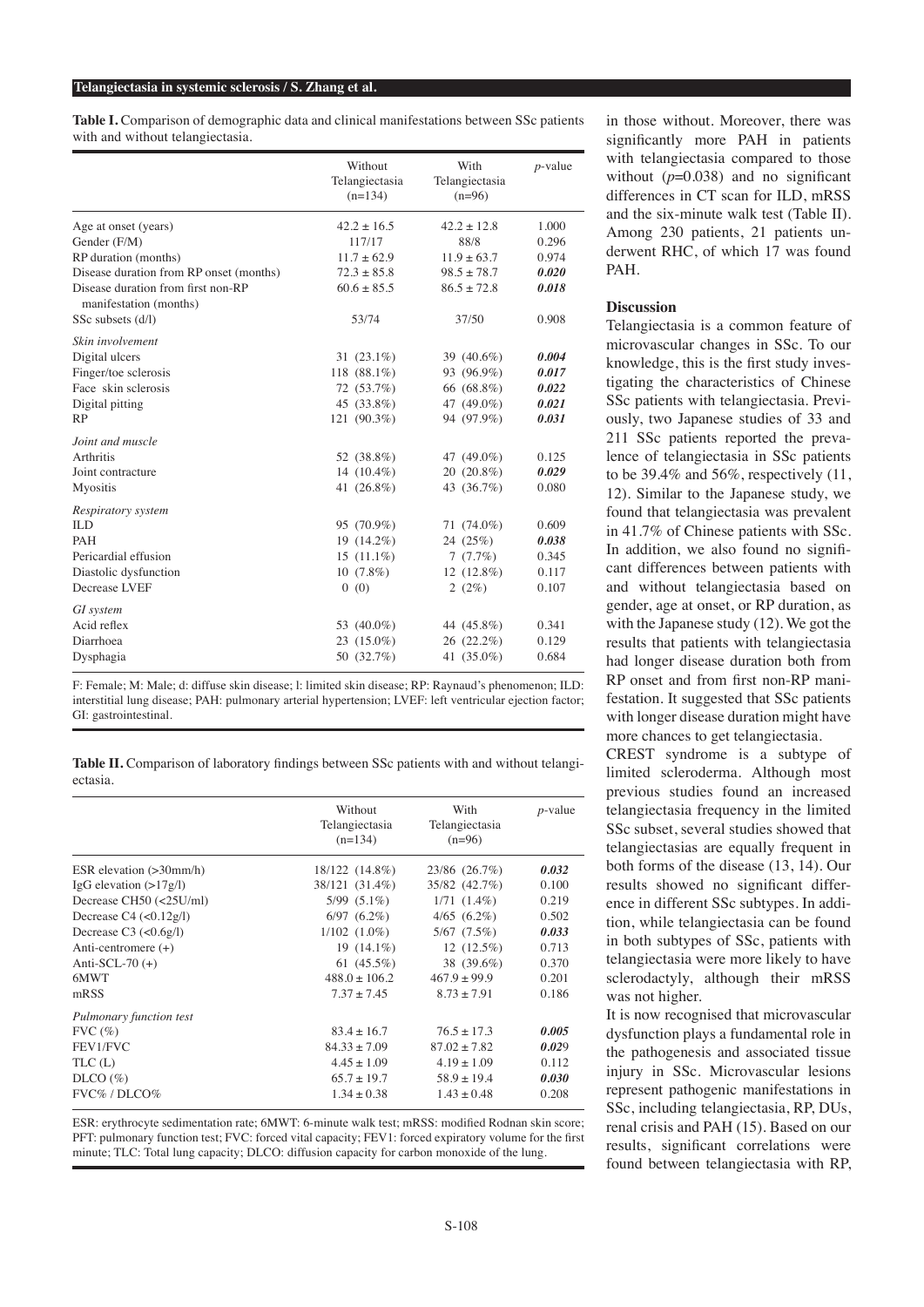DUs, and PAH. Previous studies have concluded that clinically visible matlike telangtiectasia is important diagnostic factor in patients with SSc, just as RP is (16). Telangtiectasia is one of the seven additive items apply of the 2013 new classification criteria for SSc, which has been approved by the American College of Rheumatology (ACR) Board of Directors and the European League Against Rheumatism (EULAR) Executive Committee (17). Since DUs are often difficult to treat and can substantially reduce the patients' qualityof-life, their prevention and early treatment is critical. According to our results, telangtiectasia could be a potential barometer for DUs. Thus, it is important for SSc patients with telangtiectasia to prevent and/or treat digital ischaemia, keep warm, and take a vasodilator to prevent DU formation.

PAH is another pathogenic manifestation that results from dysfunction of the microvasculature in SSc. Since PAH can be fatal in SSc patients, more clinical biomarkers are needed to identify and predict PAH. Shah *et al.* (2010) reported a strong association between the increased prevalence of telangiectasia and elevated right ventricular systolic pressure and RHC-confirmed PAH. They concluded that cutaneous telangiectasia could be a clinical biomarker of pulmonary vascular disease (18). Peter *et al.* (2007) reported the possible association of telangiectasias of the hands with isolated pulmonary hypertension (19). In addition, we also found a correlation between the telangiectasia and PAH which suggested that telangiectasia was a potential marker of PAH. Altough there were no differences of PAH prevalence between patients with and without telangiectasia through RCH evaluation, we thought it was too few patients undergoing RCH to get reasonable results of the correlation between PAH and telangiectasia. Moreover, because PAH detection requires special equipment resulting in higher medical costs, identifying key PAH risk factors and early screening is important for SSc patients' diagnoses and therapy. Telangiectasia of the skin is often highly visible, requiring no special equipment; therefore, they

can be used as a simple screen for PAH. The FVC% was utilised as the index of restrictive ventilatory dysfunction and was commonly used to evaluate the severity of (ILD (20). Our study showed FVC% of patients with telangiectasia was significantly lower than those without. The previous Japanese study showed the incidence of a decreased FVC% was greater in patients with telangiectasia than in those without, although not significantly (12). They also found that the DLCO% was significantly lower in those with telangiectasia, which was similar to our results. There was no difference between the two groups with ILD in both our results and the Japanese. Unfortunately, whether a correlation exists between telangiectasia and pulmonary function, as well as ILD, remains controversial. Telangiectasia also directly influences patients' quality-of-life, as patients with facial telangiectasia worry about their visual appearance (21). Furthermore, telangiectasia treatment includes additional medications, laser treatments, and surgery, which can increase their level of stress (22, 23). The gold standard for the treatment of telangiectasia and superficial blood vessels is pulsed dye laser, which is based on the principle of selective photothermolysis (24, 25). Shlomit *et al.* (2013). found that all telangiectatic lesions responded to treatment, but that CREST telangiectasia required approximately twice as many treatments as control lesions (26). In summary, this is the first report on the prevalence of telangiectasia in Chinese patients with SSc. We found that telangiectasias are usually associated with DUs, RP, and PAH, and may be a clinical marker of microvascular disease in SSc.

#### **Acknowledgements**

The authors wish to acknowledge EUSTAR for their help with the study.

#### **References**

- 1. GABRIELLI A, AVVEDIMENTO EV, KRIEG T: Scleroderma. *N Engl J Med* 2009; 360: 1989- 2003.
- 2. LeROY EC, MEDSGER TA, Jr.: Criteria for the classification of early systemic sclerosis. *J Rheumatol* 2001; 28: 1573-6.
- 3. XU D, LI MT, HOU Y *et al.*: Clinical characteristics of systemic sclerosis patients with

digital ulcers in China. *Clin Exp Rheumatol*  2013; 31: 46-9.

- 4. WIGLEY FM: Vascular disease in scleroderma. *Clin Rev Allergy Immunol* 2009; 36: 150-75.
- 5. STEEN VD, MEDSGER TA: Changes in causes of death in systemic sclerosis, 1972-2002. *Ann Rheum Dis* 2007; 66: 940-4.
- 6. WALKER UA, TYNDALL A, CZIRJAK L *et al.*: Clinical risk assessment of organ manifestations in systemic sclerosis: a report from the EULAR Scleroderma Trials And Research group database. *Ann Rheum Dis* 2007; 66: 754-63.
- 7. TYNDALL AJ, BANNERT B, VONK M *et al.*: Causes and risk factors for death in systemic sclerosis: a study from the EULAR Scleroderma Trials and Research (EUSTAR) database. *Ann Rheum Dis* 2010; 69: 1809-15.
- 8. BRAVERMAN IM, KEN-YEN A: Ultrastructure and three-dimensional reconstruction of several macular and papular telangiectases. *J Invest Dermatol* 1983; 81: 489-97.
- 9. WALKER JG, STIRLING J, BEROUKAS D *et al.*: Histopathological and ultrastructural features of dermal telangiectasias in systemic sclerosis. *Pathology* 2005; 37: 220-5.
- 10. MUKERJEE D, St GEORGE D, KNIGHT C *et al.*: Echocardiography and pulmonary function as screening tests for pulmonary arterial hypertension in systemic sclerosis. *Rheumatology* (Oxford) 2004; 43: 461-6.
- 11. KRISHNA SUMANTH M, SHARMA VK, KHAITAN BK, KAPOOR A, TEJASVI T: Evaluation of oral methotrexate in the treatment of systemic sclerosis. *Int J Dermatol* 2007; 46: 218-23.
- 12. ASHIDA R, IHN H, MIMURA Y *et al.*: Clinical and laboratory features of Japanese patients with scleroderma and telangiectasia. *Clin Exp Dermatol* 2009; 34: 781-3.
- 13. OSTOJIC P, DAMJANOV N, PAVLOV-DOLIJA-NOVIC S, RADUNOVIC G: Peripheral vasculopathy in patients with systemic sclerosis: difference in limited and diffuse subset of disease. *Clin Hemorheol Microcirc* 2004; 31: 281-5.
- 14. OSTOJIC P, DAMJANOV N: Different clinical features in patients with limited and diffuse cutaneous systemic sclerosis. *Clin Rheumatol* 2006; 25: 453-7.
- 15. XU D, LI MT, HOU Y *et al.*: Clinical characteristics of systemic sclerosis patients with digital ulcers in China. *Clin Exp Rheumatol*  $2013 \cdot 31 \cdot 46 - 9$ .
- 16. HUDSON M, FRITZLER MJ, BARON M, Canadian Scleroderma Research Group: Systemic sclerosis: establishing diagnostic criteria. *Medicine* (Baltimore) 2010; 89: 159- 65.
- 17. van den HOOGEN F, KHANNA D, FRANSEN J *et al.*: 2013 Classification Criteria for Systemic Sclerosis: An American College of Rheumatology/European League Against Rheumatism Collaborative Initiative. *Arthritis Rheum* 2013; 65: 2737-47.
- 18. SHAH AA, WIGLEY FM, HUMMERS LK: Telangiectases in scleroderma: a potential clinical marker of pulmonary arterial hypertension. *J Rheumatol* 2010; 37: 98-104.
- 19. ROBERT-THOMSON PJ, MOULD TL, WALKER JG, SMITH MD, AHERN MJ: Clinical utility of